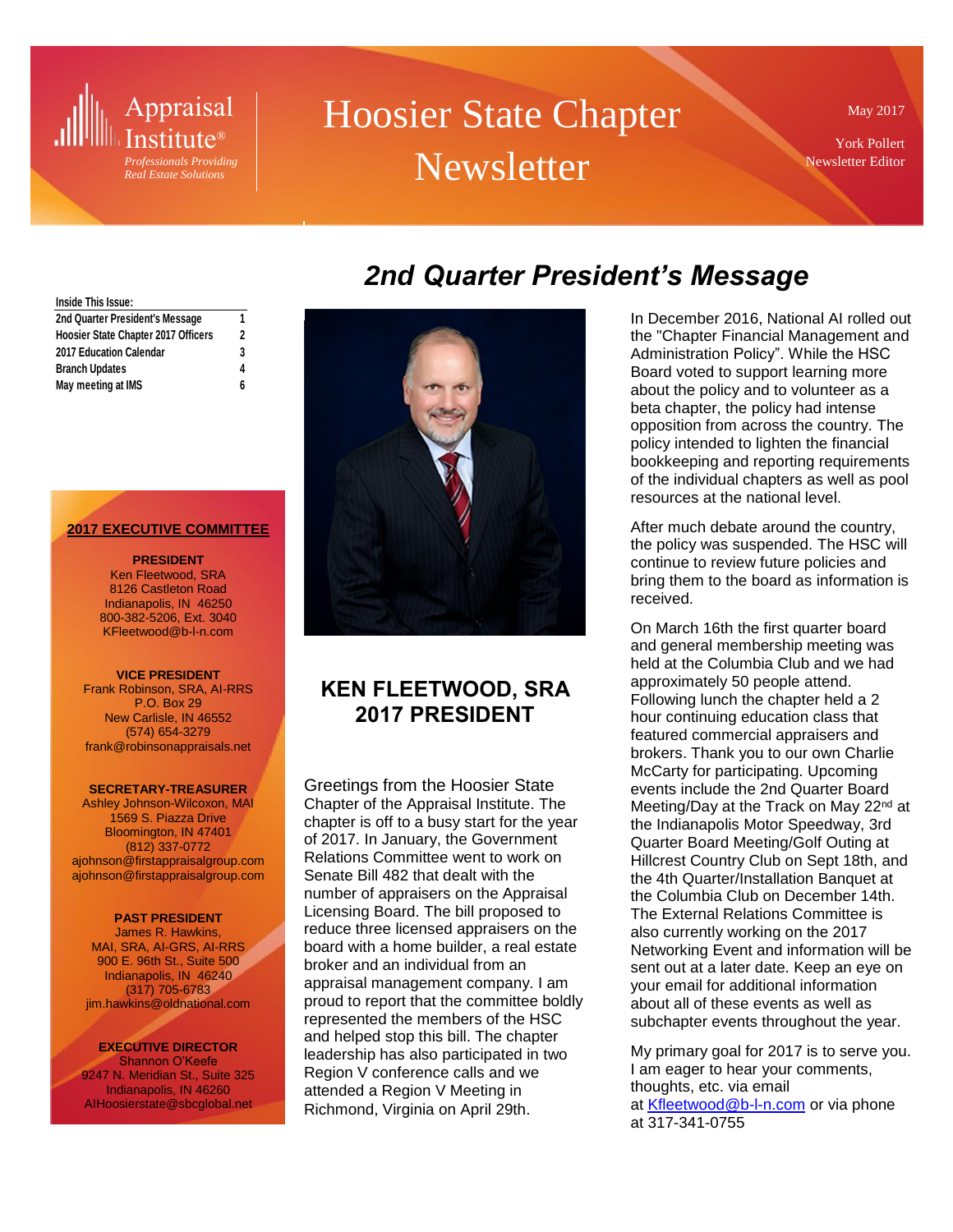## **Hoosier State Chapter 2017 Officers**

President: Ken Fleetwood, SRA Vice President: Frank Robinson, SRA, AI-RRS Secretary/Treasurer: Ashley Johnson-Wilcoxon, MAI Past President: Jim Hawkins, MAI, SRA, , AI-GRS, AI-RRS

### **Directors at Large**

Scott Larsen, MAI Tim Perry, MAI, SRA, AI-RRS, AI-GRS Hans Schmitter, MAI David Lawrence, MAI Joanilla Barker John Petkovsek

## **Region V Representatives**

Ken Fleetwood, SRA Frank Robinson, SRA, AI-RRS Randy Scheidt, MAI, SRA Eric Landeen, MAI

## **Regional Representative Alternates**

1 st Alternate: Jason Tillema, SRA, AI-RRS 2<sup>nd</sup> Alternate: Charles McCarty, MAI 3<sup>rd</sup> Alternate: Jodi Williams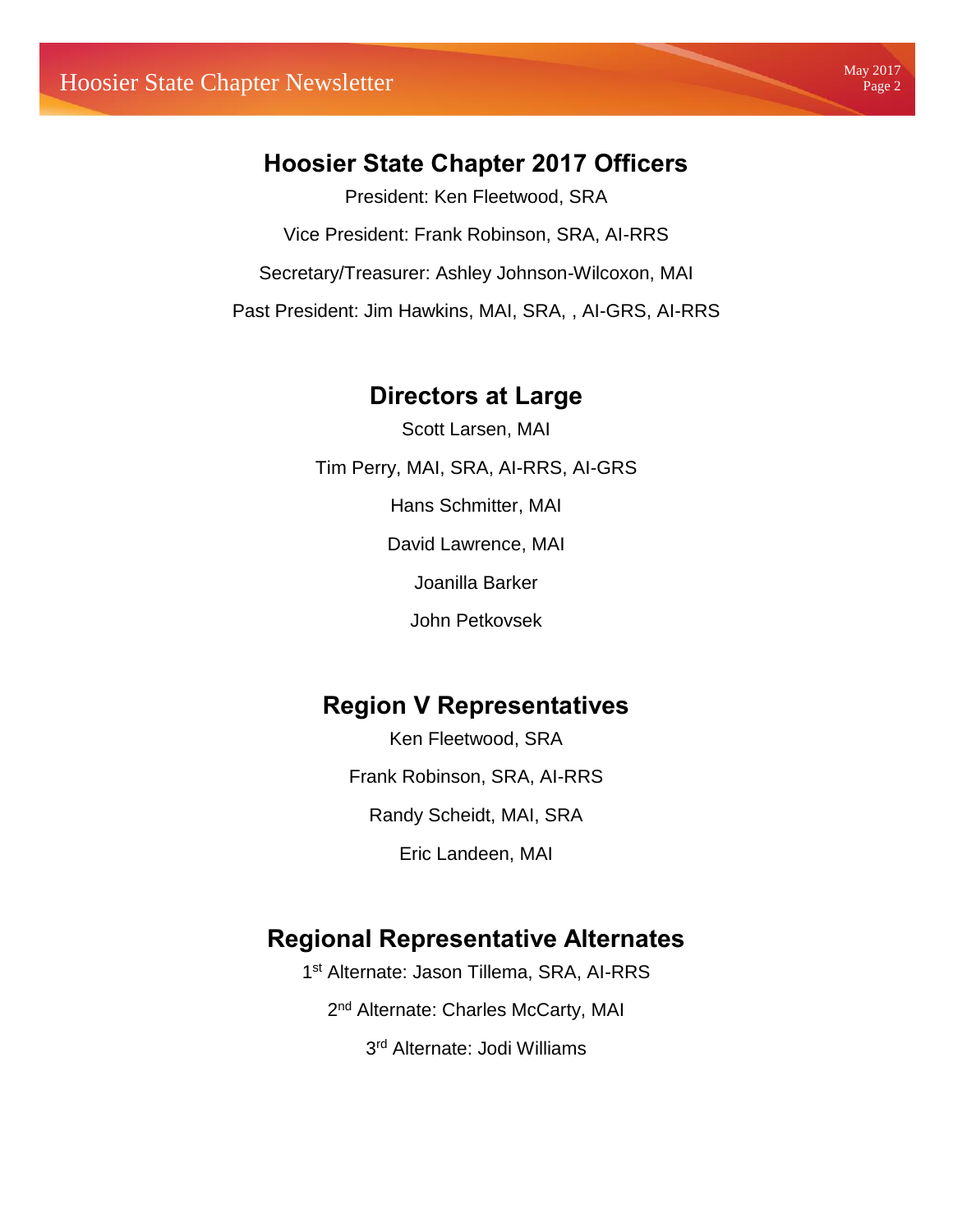# **2017 EDUCATION CALENDAR**

| <b>Date</b>             | Day of Week         | <b>2017 Proposed HSC Courses</b>                          | Location          |
|-------------------------|---------------------|-----------------------------------------------------------|-------------------|
| June 12-13, 2017        | Monday & Tuesday    | Uniform Appraisal Standards for Federal Land Acquisitions | Indianapolis      |
| June 22-23, 2017        | Thursday & Friday   | Review Case Studies - Residential                         | Indianapolis      |
| September 7, 2017       | Thursday            | Business Practices & Ethics                               | Indianapolis      |
| September 11 - 14, 2017 | Monday & Thursday   | General Appraiser Sales Comparison Approach               | Indianapolis      |
| September 19 - 22, 2017 | Monday - Thursday   | General Appraiser Site Vlauation & Cost Appraoch          | Indianapolis      |
| September 25 - 28, 2017 | Monday - Thursday   | General Appraiser Income Appraoch/ Part I                 | Indianapolis      |
| October 2 - 5, 2017     | Monday - Thursday   | General Appraiser Income Appraoch/ Part II                | Indianapolis      |
| October 9 - 12, 2017    | Monday - Thursday   | General Appraiser Market Analaysis and H & B Use          | Indianapolis      |
| October 16 - 19, 2017   | Monday - Thursday   | General Appraiser Reprot Writing & Case Studies           | Indianapolis      |
| October 23-26, 2017     | Monday - Thursday   | <b>Basic Appraisal Principles</b>                         | Indianapolis      |
| November 13-16, 2017    | Monday - Thursday   | <b>Basic Appraisal Procedures</b>                         | Indianapolis      |
| November 20, 2017       | Monday              | Supervisory Appraiser/Trainee Appraiser Course            | Indianapolis      |
| November 28 & 29, 2017  | Tuesday & Wednesday | 15-Hour USPAP Course                                      | Indianapolis      |
| November 30, 2017       | Thursday            | 7 Hour National USPAP Update                              | Indianapolis      |
| December 1, 2017        | Friday              | 7 Hour National USPAP Update                              | <b>South Bend</b> |
| December 4-5, 2017      | Monday & Tuesday    | Real Estate Finance, Statistics & Valuation Modeling      | Indianapolis      |
| December 5, 2017        | Monday              | 7 Hour National USPAP Update                              | <b>Evansville</b> |
| December 11, 2017       | Friday              | 7 Hour National USPAP Update                              | <b>Ft. Wavne</b>  |

#### **[Visit](http://cl.s4.exct.net/?qs=4529b97c7b21ceb58d1a83a5ba8516b3fa7ffeae43541a9c7e635995d2c2b082) aihsc.org for our entire education schedule**

**For information regarding Licensing and Designation courses, visit**  <http://www.myappraisalinstitute.org/education/HoosierState/>



**Online Education: Appraisal** Learn at your own pace anytime, anywhere. **Institute\*** .<br>Profesionals Presidius<br>Real Estate Solutions Visit appraisalinstitute.org/online for a list of classes!

#### **[Online Education:](http://www.appraisalinstitute.org/online) Learn at your own pace anytime, anywhere.**

Top-notch Appraisal Institute courses and seminars come straight to your desktop with online education! Learn from any computer anywhere, whenever you have time. It's easy, convenient and a great way to get the education you want. [Check out the current course listing now!](http://www.appraisalinstitute.org/education/online-education-view_programs.aspx)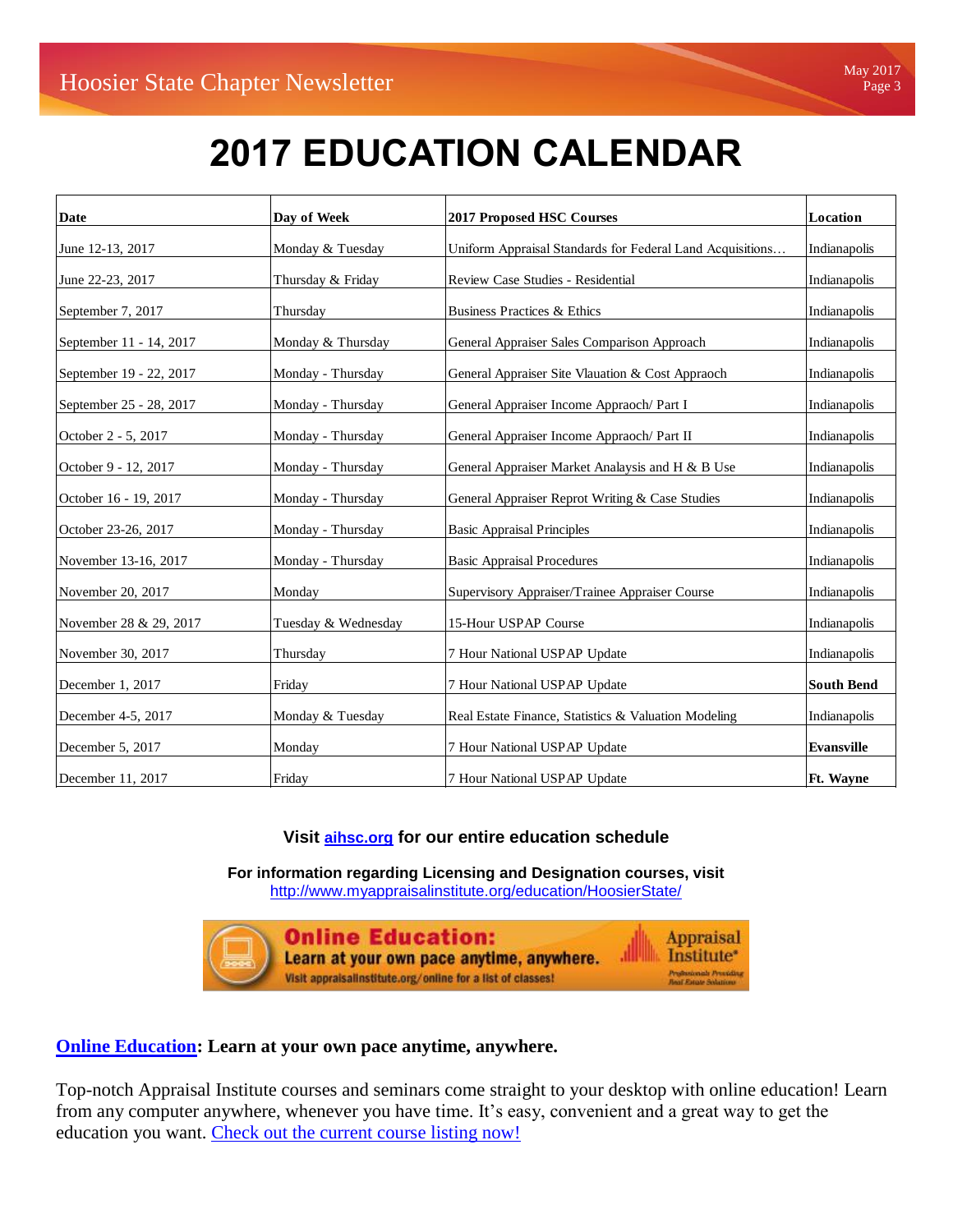# **Branch Chapter Updates**

### **Indianapolis**

Chair: David Lawrence, MAI

The Indy Chapter has two events scheduled, as follows. On **June 28th** is the **Broad Ripple Boat Company Cruise** along the White River. This even will be a 3-hour cruise (…um, a 3-hour cruise, a 3-hour cruise…) on the river, with some discussion of the history of the area. Snacks and drinks will be included. Scheduled start time is **3:30 pm**. meeting location details will be disseminated when they become available.

To register, the link<http://www.myappraisalinstitute.org/education/HoosierState/> can be accessed from the HSC website.



## **3rd Quarter BOD, General Membership Dinner Meeting and Golf Outing**

The second event is a golf outing on **September 18th**. This outing will be held at the fantastic Hillcrest Country Club! Board of Directors is meeting at 10 am and General Membership dinner meeting at 5 pm.



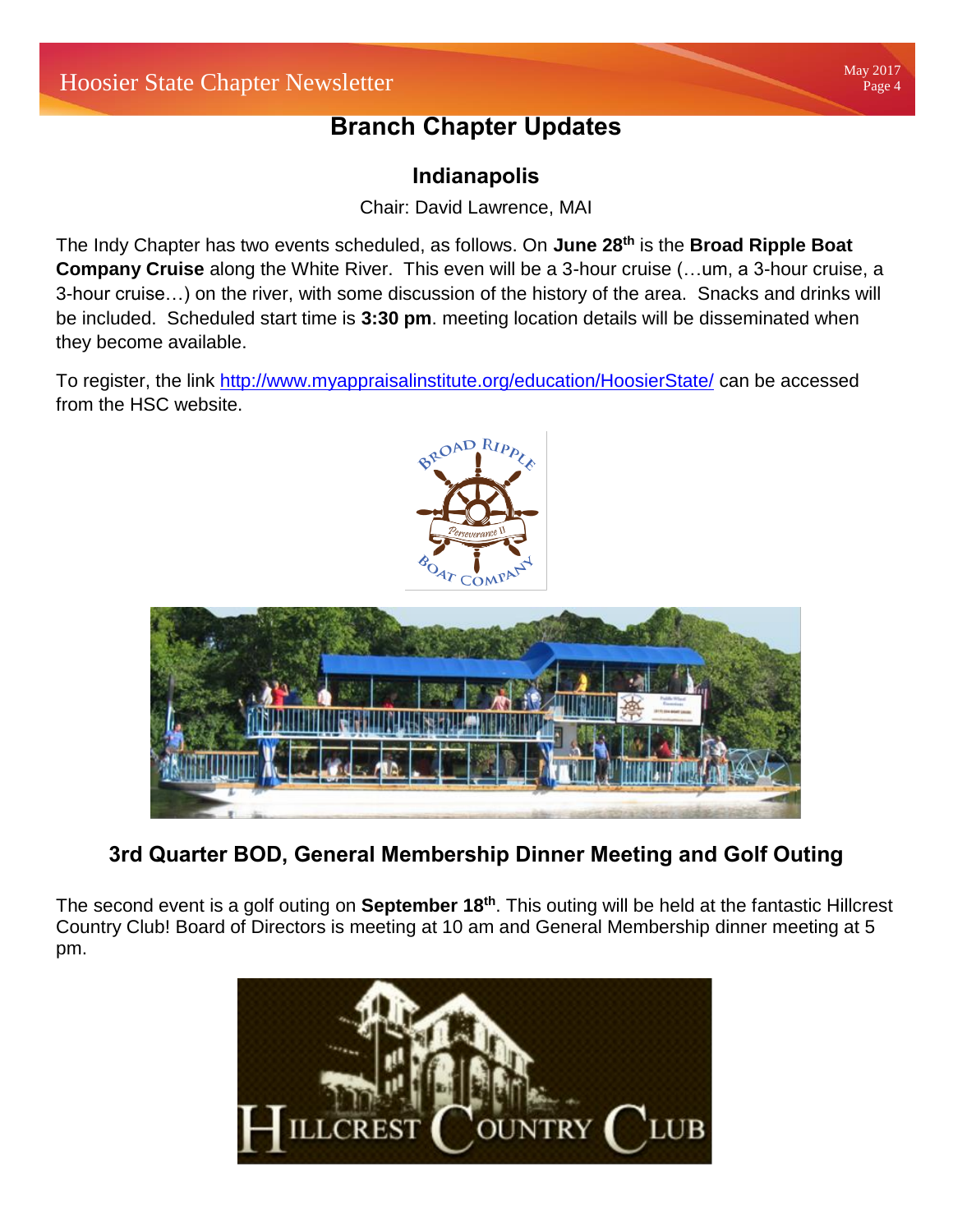### **Evansville**

Chair: Sarah Land, MAI Vice Chair: John Petkovsek

Our first Evansville Branch meeting will be on [Wednesday June 14, 2017](http://webmail.windstreamhosting.com/) at 11:30 am at Zuki, located at 222 Main Street in downtown Evansville. I am working on putting together a speaker for this meeting. If you have any suggestions, or if you have an interesting topic you would like to speak about yourself, I would greatly appreciate your input.

The second Evansville Branch meeting will be held on [Tuesday December 5, 2017](http://webmail.windstreamhosting.com/) in conjunction with the USPAP course being offered here in Evansville. The meeting will be held over the lunch break during this course offering, and food will be ordered in. Details regarding time and location have not yet been determined. Registration is available for this course at the following link: <http://www.myappraisalinstitute.org/education/add2cart.aspx?id=38854>

### **MICHIANA**

Chair: Steve Sante, MAI, SRA Vice Chair: Jeff Vale, MAI, SRA

### **LET'S PLAY SOME BASEBALL**

Join us for a summer evening of baseball, fireworks, and networking.



Tuesday August 1, 2017 Four Winds Field-South Bend

Home of South Bend Cubs 501 West South Street, South Bend, IN 46601

Game Time: 7:05 pm With Fireworks Immediately after

Cost is just \$30 per person (Price Includes Food & Beverage)

**To register and pay for this event by July 24, 2017 please go to** <http://www.myappraisalinstitute.org/education/HoosierState/> **then scroll down to South Bend Cubs and the August 1st Date**

> RSVP w/payment can also be sent by July 24, 2017 to: Hoosier State Chapter Appraisal Institute 9247 N. Meridian Street, Suite 325 Indianapolis, IN 46260 Attn: Shannon O'Keefe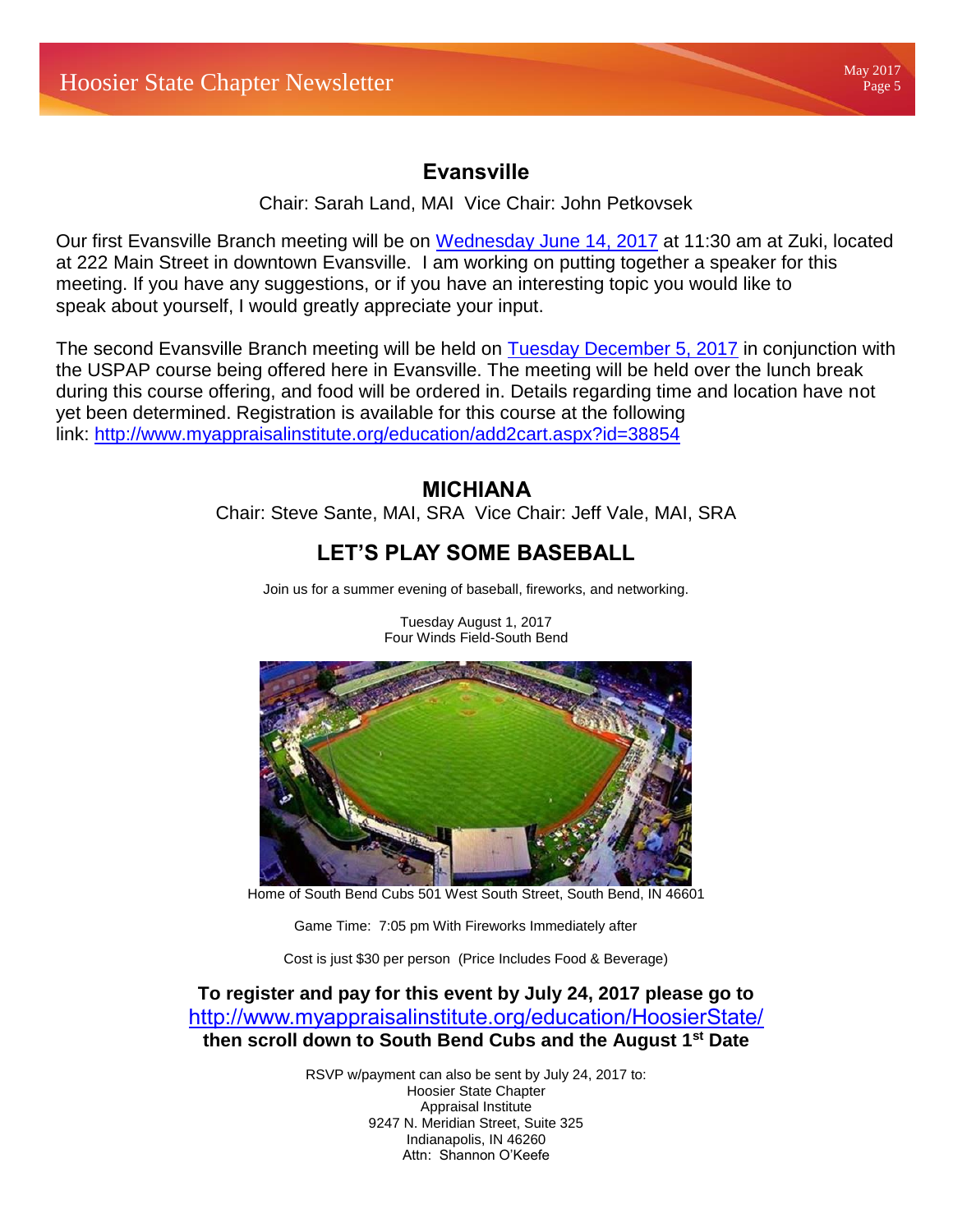## **2017 Meeting Date**



### **2nd Quarter BOD & General Membership Meeting**

**Monday May 22, 2017**

**Indianapolis Motor Speedway**

**Gasoline Alley, 2nd Level Suite #525**



### **"Afternoon at the Track!"**

We have upgraded the suite, food and extras this year! We will be an upper level Gasoline Alley Suite (#525) near the Panasonic Pagoda overlooking the pits near the start/finish line. The all-youcan eat Fiesta Buffett will start at Noon, and run for two and half hours. There will be a cash bar in our suite and indoor seating over-looking the Track.

Not only will we have shared garage passes this year, but also shared pit passes!

#### **SOLD OUT EVENT!!**